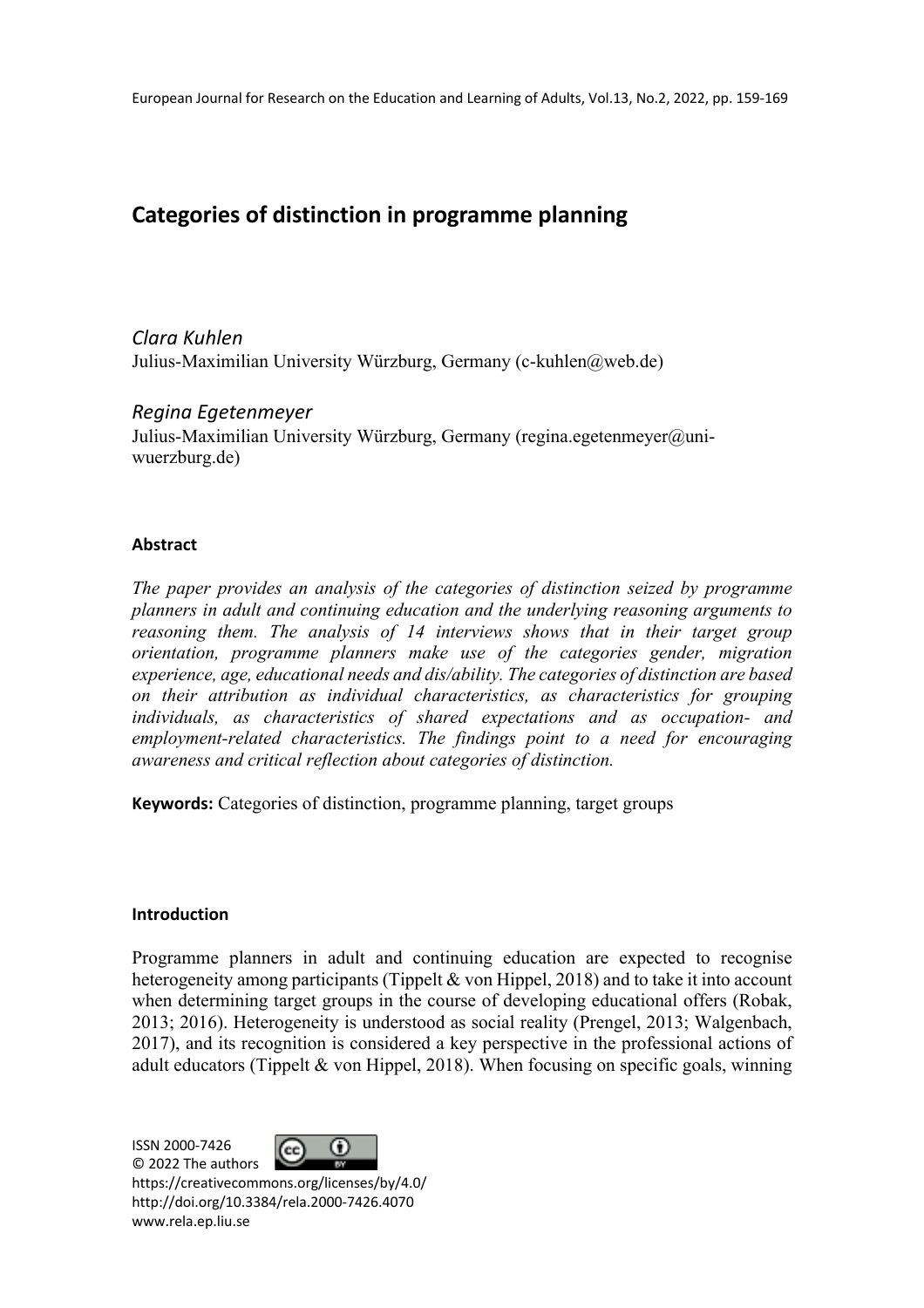over participants, running a regionally specific needs assessment, or drafting programme descriptions, categories of distinction are used. Moreover, they are taken into consideration to define potential participants that may be addressed by the offers hereafter called 'addressees' - as well as target groups formed by shared characteristics and therewith may support the consideration of aspects of heterogeneity (Robak, 2016; Fleige et al., 2018; Gieseke, 2018a). The term "category of distinction" is being used to refer to normative perceptions and the social constructedness of differentiations. The orientation towards and determination of target groups hint to the processes of differentiation applied in adult education programme planning (Robak, 2013; 2016). The processes of differentiating are essential for programme planners in adult and continuing education, and they lead to the question which categories are used by them when determining target groups. Whereas the determination of categories differences and the work with them commonly applied in programme planning, very little empirical research is available on the patterns of reasoning that emerge in the process of constructing such target groups<sup>1</sup>.

Programme planning is understood as a complex process of alignment that is positioned inbetween various so-called "knowledge islands" (Gieseke, 2003). It is based in the configuration and negotiation of antinomies (von Hippel, 2011) and embedded in social, political institutional and organisational contexts, whilst the programme planners are asked to negotiate the interests and deal with the power structures in place (Cervero & Wilson, 1994). The positioning of programme planning comes along with the pluralist nature of adult and continuing education as an academic discipline (Gieseke & von Hippel, 2018). Programme planners find themselves at an intersection where the negotiation is influencing the planning process as well as its outcome, the programme itself (Caffarella & Daffron, 2013). On the one hand, promoting social participation is a key perspective in target group orientation (von Hippel et al., 2018). On the other hand, and aside from educational goals of adult education, programme planners must also meet the requirements of their organisations and their organisational environment, e.g. reaching certain target groups and ensuring a course's full capacity (von Hippel et al., 2018). Besides that, programme planners are asked to meet the societal requirement of promoting social participation amongst the participants, which, at the same time, is highly dependent on the participants' active participation (von Hippel, 2011). Not least, they must consider the individual expectations of participants that are incorporated in the target group orientation through anticipated needs of the participants (Gieseke, 2018b). Positioned at this intersection, programme planners negotiate the different functional logics of individuals, organisations, the environment, and society (Cervero &Wilson, 1994; Fleige et al., 2018; Egetenmeyer et al., 2019). Taking these aspects as a charged relationship for the programme planners in mind, this paper examines the question about which categories of distinction are negotiated by programme planners in adult and continuing education. What reasoning is being used to legitimate the construction of these categories of distinction? The paper aims to analyse the categories of distinction in programme planning, considering the latter as a field of conflicting interests between the needs of target group determination and the related processes of attribution.

The approach of target group orientation in programme planning in adult and continuing education is taking into account how programme planners are guided by categories of distinction when planning adult education programmes (chapter 2). The focus on differences as markers of distinction when determining target groups underscores the constructedness of categories that are based on processes of Othering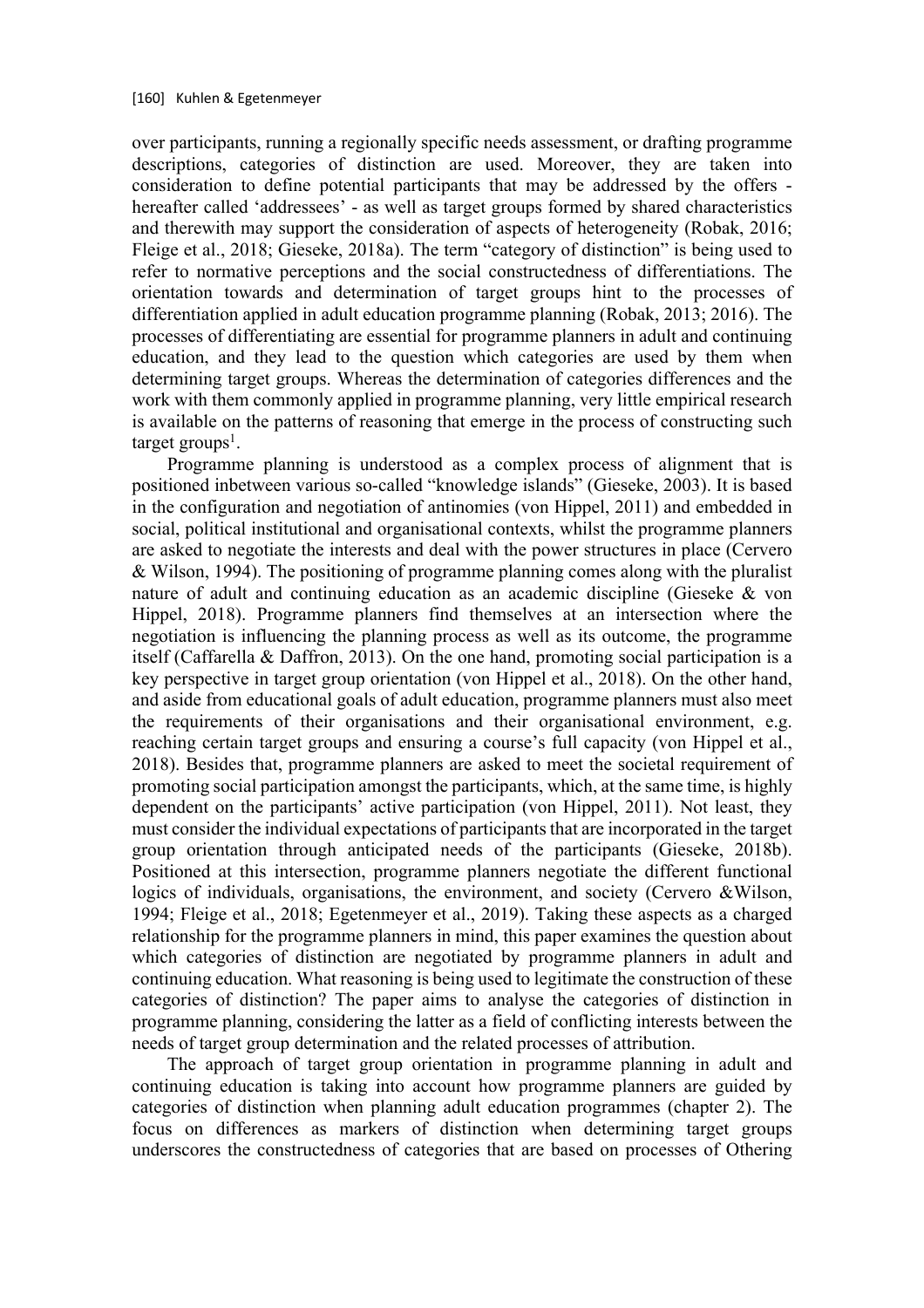(chapter 3). Building on the results of a study obtained through a situational analysis of 14 interviews with programme planners in adult and continuing education (chapter 4), the categories of distinction used in the determination of target groups (chapter 5) are discussed against the background of how making programme planners aware of such categories of distinction may encourage them to reflect on their actions (chapter 6).

## **Categories of distinction and processes of Othering**

Categories of distinction are connected to normative ideas, constructed differences and attributed differences. Normative ideas and its constructions refer to conceptions of normality (Ashcroft et al., 2013) that are also prevalent in adult education. They are evident in conceptions such as 'heterogeneity, social classes, milieus, addressees, target groups (women, elderly people, socially disadvantaged people, unemployed, people with dis/abilities, foreigners and migrants), educational equity, inclusion' (Robak, 2013, p. 185). Programme planners draw on these conceptions as didactical perspectives.

The underlying idea of the construction of categories of distinction is based on an understanding of Othering processes, drawn from postcolonial and poststructuralist approaches. Referring to Lacan (1968) the social fabric is characterised by a distinction between the "Self" and the "Other" wherein the "Other" as being different from the "Self" leads to distinctions that are expressed in categories. The latter hint to the attribution of identities of "Others", who are then labelled as individuals or groups. Building on Stuart Hall's (2002) conceptualisation of identity, the ascription of belonging people to an alleged group is a key part of Othering processes. As such, they involve mechanisms of inclusion and exclusion. Moreover, the process is influenced by a charged relationship between self-attributed characteristics and those that are ascribed by others. Categories of distinction as the presumed 'essence of individuals' (Robak, 2013, p. 185) have increasingly been discussed since the turn of the millennium (Lutz & Wenning, 2001; Baader, 2013; Walgenbach, 2017). In a sociologist and interactionist perspective, they emerge in interactions and are constituted in situation-based attributions (Zifonun, 2018). Given the background that programme planning is highly influenced by the determination of target groups and groups of addressees, the need for critical reflection on the action of labelling people as belonging to specific groups based on categories of distinctions becomes apparent.

Raising the awareness that categories of distinction consist of a constructed character points to the necessity for critically reflecting on how differences are connoted. The multiplicity of connotation varies and may for example reflect negative tendencies, such as deficits that might be addressed, or, for instance, positive tendencies, such as diversity being embraced, and likewise other connotations. In this effort, it is important to engage in ongoing reflections, both concerning the orientation towards a participants' orientation as well as concerning one's own position by critically reflecting the power structures in place. Critical reflection is also required to determine whether target groups are defined based on categories of distinction that are driven by dichotomies. Promoting social participation and a positive recognition of differences can be achieved by addressing different target groups and meeting their expectations. At the same time, a deficitorientation must be problematised when critically considering the attribution of categories of differences. This leads to the question, which attributions and categorisations are evolving from differentiations made in programme planning processes? In adult and continuing education, these aspects are only partially researched, but are holding a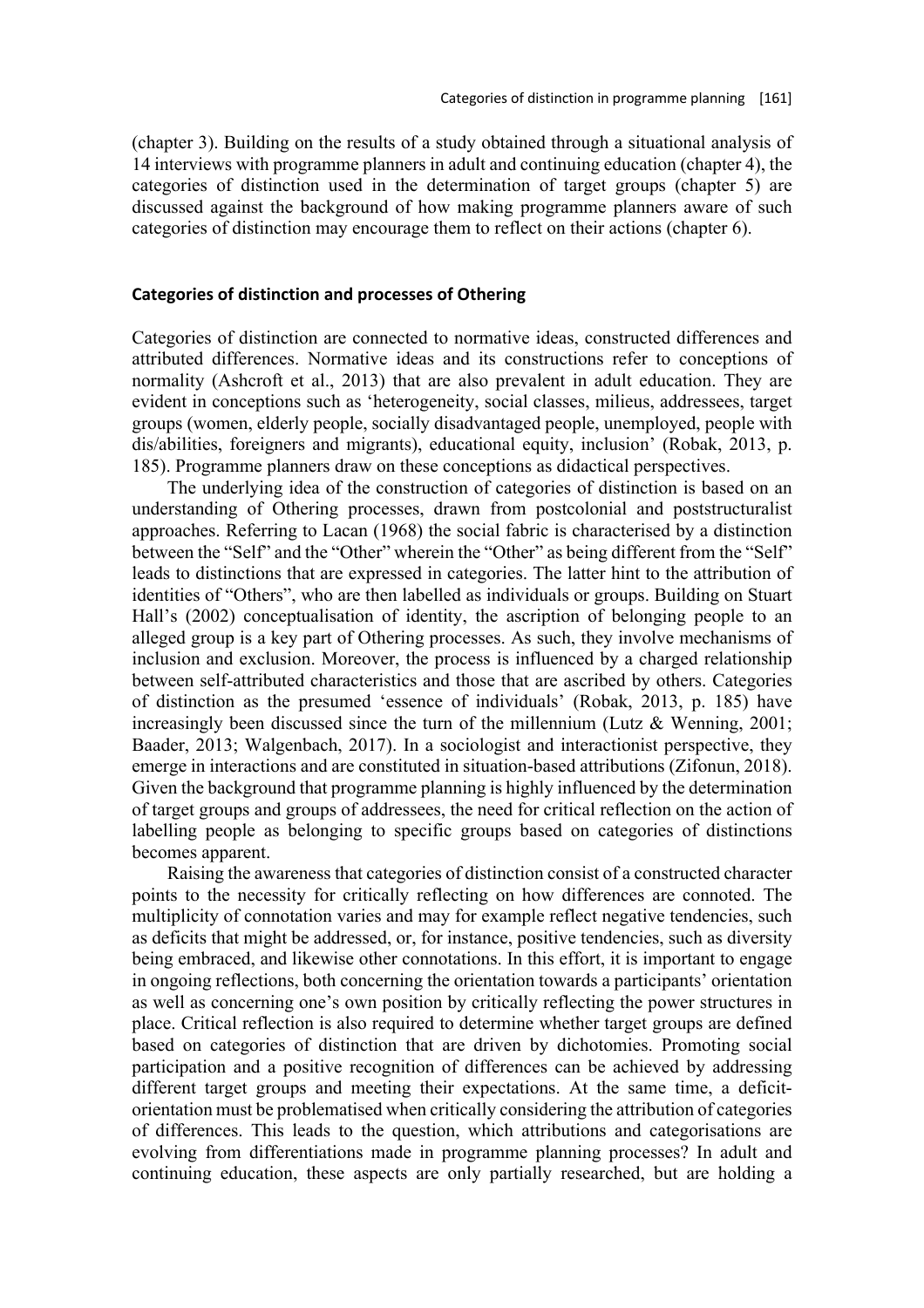potential for further analysis, historically positioned between pedagogy of differences and intercultural pedagogy (Baader, 2013).

#### **Methods and data basis**

The present analysis of categories of distinction in programme planning is a follow-up analysis of the findings of a study (Kuhlen, 2021) that examines how programme planners use categories of distinction. It is based on the approach of a situational analysis by Clarke (2012) that is methodologically located as grounded theory after the postmodern term and makes use of cartographic mapping strategies in order to address complexities in social contexts (ibid.).

The aforementioned study analyses semi-structured interviews conducted with 14 programme planners in adult and continuing education. The underlying assumption is that the professional practice of programme planning is highly complex, a fact that is evident in, among other things, the mutual effects of different antinomies (von Hippel, 2011). In order to reveal processes of differentiation on the part of programme planners, the interviewer encouraged narrations, used dialogical sequences, and asked follow-up questions. The partially pre-structured interview guideline was supplemented by openended questions over the course of the interview to allow for an emphasis on process and dialogue (Witzel, 2000). The process of data collection and the process of analysis was accompanied by memos (Clarke, 2012).

The sample includes interviewees from the German states of Baden-Wuerttemberg, Bavaria, Rhineland-Palatinate and the Swiss canton of Aargau. Interviewees were recruited with the help of flyers and by snowball effect. With one exception, all interviewees have a university degree in education; twelve of them with a focus in adult education. At the time of the interview, they were employed at eight different institutions, including local public institutions, universities, Roman Catholic institutions and private for-profit continuing education providers. After 14 interviews, the data collection process was purposely ended since sufficient material for a detailed analysis was collected in order to meet the category characteristics to answer the research question proposed in the doctoral dissertation (Kuhlen, 2021) for which the data was collected.

In the scope of the underlying study (Kuhlen, 2021), the situational analysis, informed by methodological aspects of grounded theory (Clarke, 2012), was used to create a project map, illustrating processes of differentiation in programme planning.

For this purpose, the author (Kuhlen, 2021) analysed the elements of participants, instructors, organisations and programme planners themselves, as well as non-human elements such as the digital/printed programmes consisting of various courses. By determining the relationships between those elements, conceptual links were drawn in order to identify key social worlds (Clarke, 2012) that are crucial to the analysis of the situation. Within these social worlds, categories of distinction were constructed in different ways. The reconstructed attributions of the categories of distinction refer to the patterns of reasoning that inform differentiation processes in programme planning.

The present paper analyses these patterns of reasoning, focussing on target group orientation in adult and continuing education. By analysing processes of negotiation and alignment, the importance of differences as constructed and hence categories of distinction in programme planning emerges as the main result of the analysis. For the present paper, this methodological approach allows for a comprehensive view of the situation in terms of the construction of categories of distinction as it pertains to the identification of target groups. The results are then consolidated with respect to the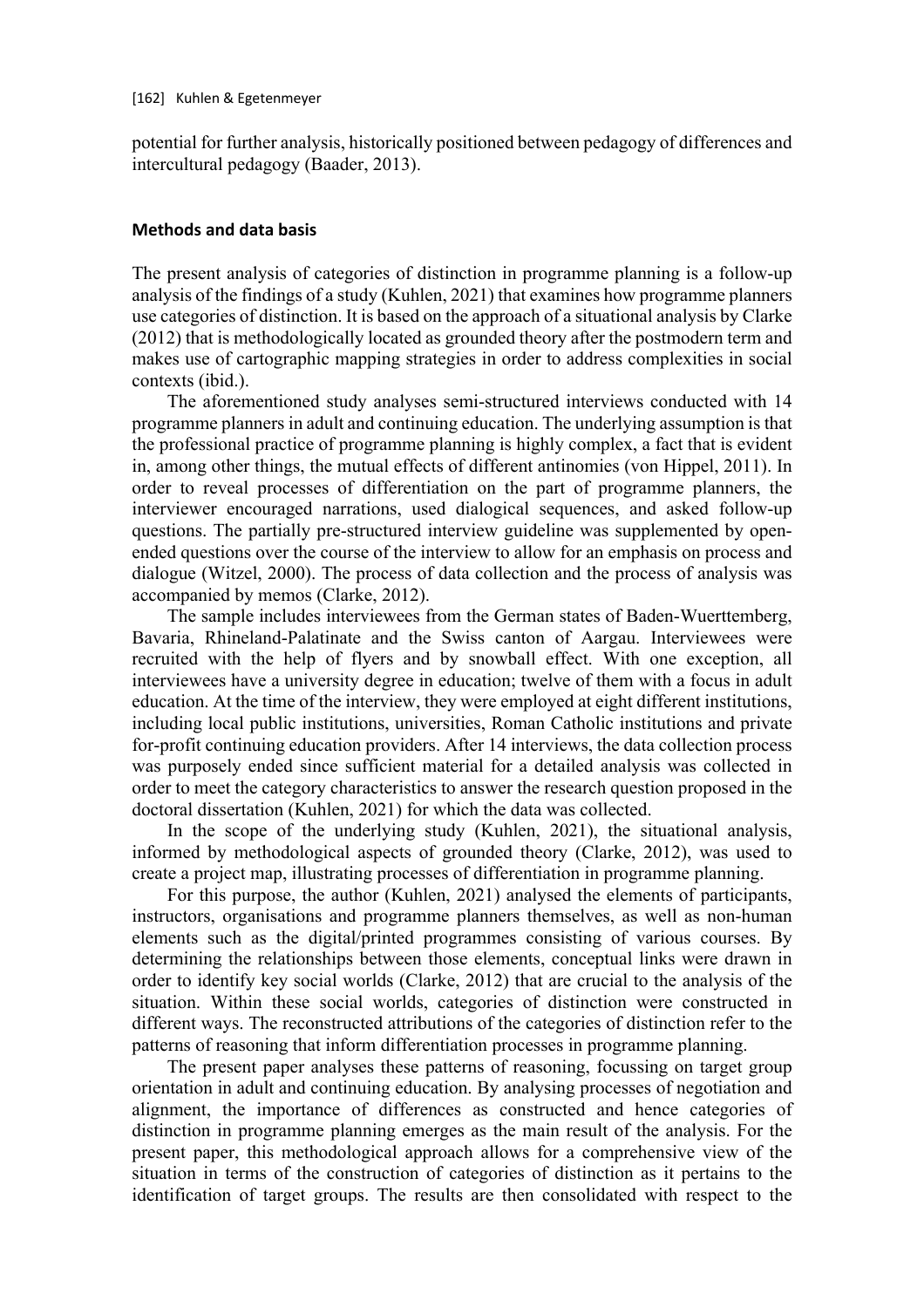categories of distinction identified in the situational analysis. This consolidation shows how the problem is embedded in the identification of target groups. Using situational analysis as the guiding approach thus allows for identifying patterns of reasonings and reconnecting them to the discourse on the identification of target groups based on categories of distinction and the way they are embedded in programme planning. Drawn from an intersectional perspective, it is possible to reconstruct patterns of reasoning that go beyond the identification and attribution of individual categories of distinction. Therefore, the following chapter entails an analysis of categories of distinction while focussing on the identification of target groups as a key role in programme planning.

#### **Categories of distinction in the identification of target groups in programme planning**

Based on attributions of differences, the educational offers within a programme are (further) developed. The categorisations are created in line with a target group orientation and aim to create group-specific offers. Potential groups of participants are formed and the criteria for the development of educational offers are therewith sharpened. The categories of distinction reveal information about the process of attributing people to certain groups in the process of developing educational offers . These attributions are enabled by the actions of the programme planners. As a result, the work of programme planners involves assigning individuals and groups to different categories.

The various ways in which categories of distinction are differentiated suggest underlying patterns of reasoning that shape the prevalent distinctions in programme planning. Based on the results of the aforementioned situational analysis (Kuhlen, 2021), a closer look will be taken at five categories of distinction and their patterns of reasoning in the following chapters. A description of the attributions of categories of distinction (5.1) is followed by an analysis of the patterns of reasoning at work in this attribution (5.2) with respect to a target group orientation.

## *Attribution of categories of distinction*

Reconstructing the ways in which categories of distinction are attributed mirrors the multifacetedness of how the categories of distinction are considered in programme planning. The categories gender, age and migration experience are addressed in a multiplicity of ways, indicating the importance that the interviewees assign to them in their programme planning. In addition, the attribution of educational attainment and dis/ability can be reconstructed from the interview data. Those categories of distinction are quite similar to the lines of difference already discussed in the current discourse (Allemann-Ghionda, 2013; Robak, 2013), being sex and gender, age, dis/ability, sociocultural affiliation and socioeconomic status. At the same time, previous analyses of these categories of distinction, such as gender- or migration-specific studies, have primarily focussed on each of the categories specifically rather than on their interrelations.

The prominent role of categories of distinction in programme planning varies in different contexts of programme planning. Interviewees' statements about the category of distinction **gender**, for example, appears to be strongly distinctive: 'to convince women and men of the virtues of the Academy' (interview 10, ll. 346, cited in Kuhlen, 2021; all subsequent citations from the same source unless otherwise noted). Regarding the category **age**, the distinctiveness is less pronounced. Target groups are referred to as 'children, youth, families, cross-generational', for example (interview 14, lls. 260-261.).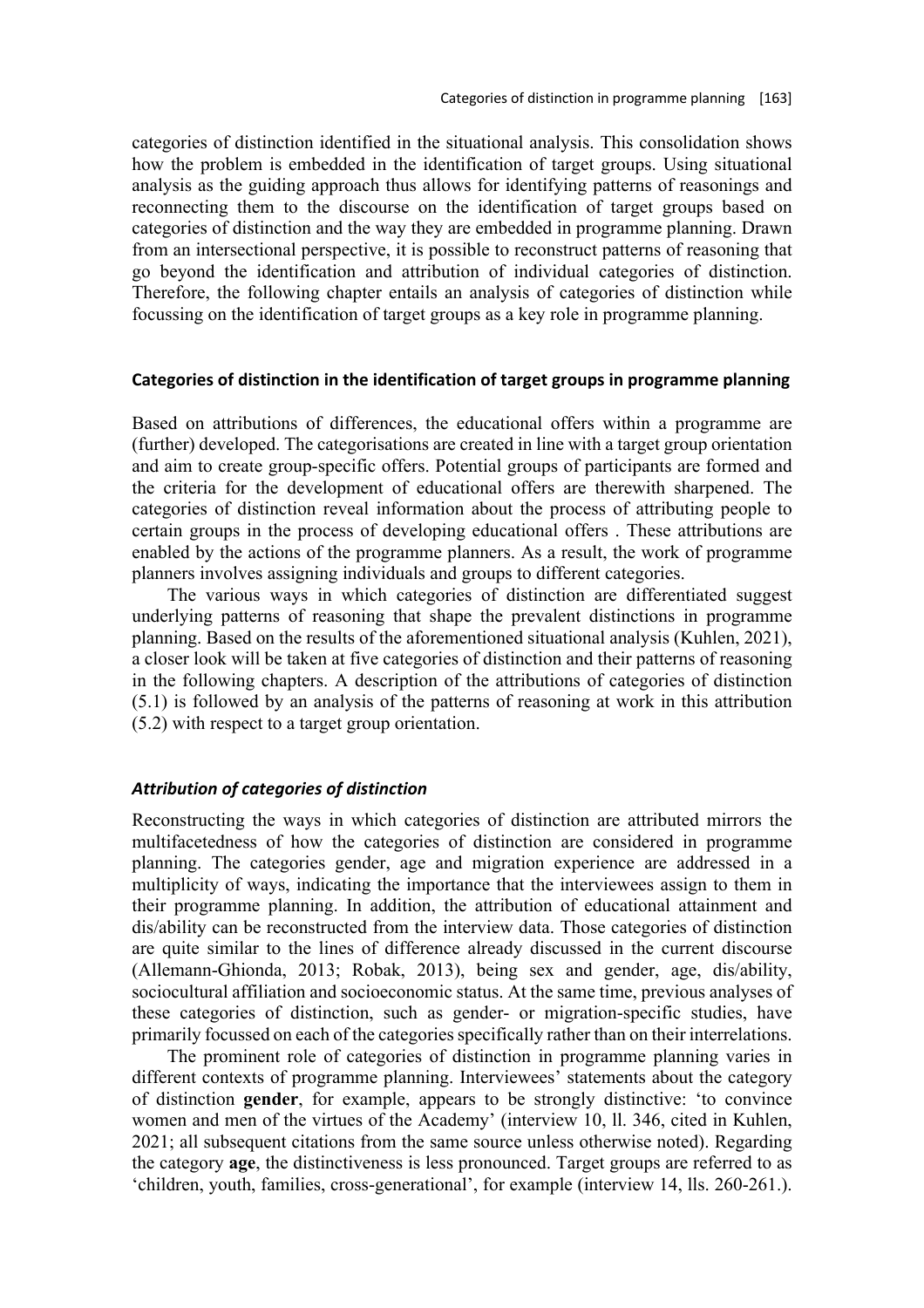Target groups with **migration experiences** are described as 'participants who, yes migrants, who come to Germany' (interview 7, lls. 129-130).

Furthermore, interviewees also address another category of distinction, **educational attainment**, albeit less distinctively: 'this is for a very different group of participants […] a kind of educated bourgeoisie […] but I am unsure whether it is still possible to call a group by that name' (interview 10, lls. 169-174). In this case, interviewees qualify and reflect on their own construction of difference while also retaining it to define the group of participants. Likewise, the category **dis/ability** is less distinctively found in the interview data: 'we repeatedly see that we have people on board, including participants, who are special in some way [...] and we also have people in all other areas who have some kind of disability' (interview 6, lls. 501-502). Again, this category of distinction is attributed primarily to participants. Given that these two categories of distinction are not found in sufficient detail in the interview data, they will not be taken into further consideration in the following analysis of this paper.

The reconstruction of the categories of distinction shows how target groups are differentiated and highlights their role in programme planning. The categories gender and age are good examples of how categories of distinction are used as a marker of shared expectations: 'I think that seniors simply want to stay active longer, that they are fitter and more enthusiastic than they used to be, and that they do not see themselves as the typical stay-at-home seniors; so courses for seniors are very popular' (interview 8, lls. 604-609). The target group of seniors refers to age as the category of distinction. The interviewee groups seniors as a target group for their specific educational offers, anticipating an increase in their general fitness and a desire for activities as their expectations. Contrasting the seniors' different levels of activity and problematising this view as stereotypical, the interviewee goes on to differentiate the alleged expectation of this group. By pointing out the great utilization of these courses, the development of target group-specific offers based on the category age is seen as a positive. The fact that categories of distinction are seen as markers of shared expectations is also evident when reconstructing another category of distinction, gender, which guides programme planners in developing educational offers:

> We start marketing a classical topic such as presenting or something like that for specific subgroups: how do I present as a project manager, how do I present as a buyer, how do I present for women et cetera et cetera [...] we try to bring specific groups together to be able to better serve these specific expectations (interview 13, lls. 773-785)

By naming three target groups, the interviewee distinguishes between project managers, buyers and women in terms of their anticipated needs in the field of professional development. Women are identified as a target group based on gender as a category of distinction. This distinction guides the interviewee in their actions and informs the programme planners' development of educational offers. The distinction is justified by referring to group-specific expectations. This target group-specific attribution of potential expectations is reconstructed as an anticipation of needs, based on the theoretical distinction between needs (*Bedarfe*) and expectations (*Bedürfnisse*) (Gieseke, 2018b).

## **Patterns of reasoning for the attribution of categories of distinction**

Four patterns of reasoning can be identified in the attribution of categories of distinction. These patterns provide information about the background on which categories of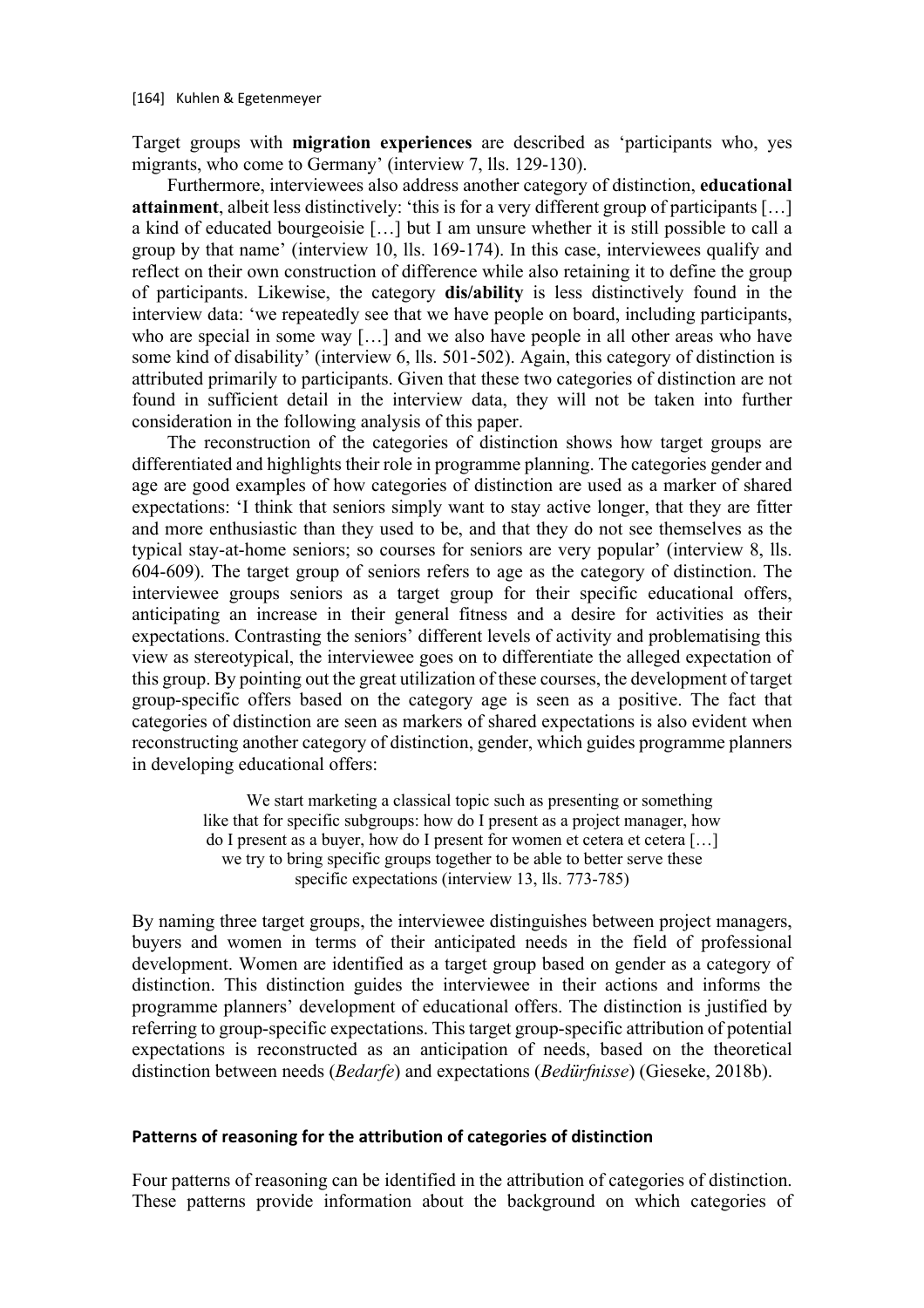distinction are used in programme planning in order to define target groups in the course of developing educational offers:

- 1. Categories of distinction as individual characteristics
- 2. Categories of distinction as characteristics for grouping individuals
- 3. Categories of distinction as characteristics of shared expectations
- 4. Categories of distinction as occupation- and employment-related characteristics

In the first pattern of reasoning, *categories of distinction as individual characteristics*, specific characteristics are attributed to individuals in order to distinguish them from other individuals. One example is the binary distinction between participants as men or women, for instance through linguistic distinctions, as well as the distinction between participants via individual characteristics such as age or migration experience. This becomes evident, for example, when participants are described as 'young Syrian men' (interview 11, lls. 508-509). This description refers to gender but also age and migration experience as characteristics of the described participants. Moreover, gendered attributions to individuals also emerge in gendered language: 'Here in Windland, it's unacceptable to speak of "Lehrer" [the generic masculine form in German]; mostly you will hear people say "Lehrpersonen" [the gender neutral form in German] or "Lehrerinnen und Lehrer"' [the feminine and masculine form in German] (interview 3, lls. 460-464). The distinctions reconstructed for this analysis reveal an orientation towards participants as individuals, which is evident in attributions of individual distinctions.

The second pattern of reasoning, *categories of distinction as characteristics for grouping individuals*, strongly builds on the first pattern and can be understood as a somewhat more collective assumption. Categories of distinction are reconstructed as group-specific characteristics, for instance as characteristics of target groups distinguished by gender: 'We started marketing topics exclusively for women' (interview 13, lls. 774-775). The same pattern of reasoning emerges with respect to age as a category of distinction: 'I think that seniors simply want to stay active longer, that they are fitter and more enthusiastic than they used to be, and that they do not see themselves as the typical stay-at-home seniors' (interview 8, lls. 604-608). In the context of programme planning, the second pattern of reasoning refers to the distinction of groups based on categories of distinction attributed to them—categories that are essential for determining target groups.

The reconstruction of the third pattern of reasoning, *categories of distinction as characteristics of shared expectations,* builds on the previous pattern. In the underlying process of differentiation, the element of anticipated needs is formed by imputing shared expectations of groups. This emerges as a pattern for reasoning the categorisation of groups, based on categories of difference.

> Typically, participants are mothers and their children; that is of course rather the social aspect of it […] how do I educate […] an adventurous course, but one in which participants are fathers and their sons […] experiencing nature together is the bait, so to speak, but what this is really about is a relationship, of course, fathers with their sons, or daughters, for all I care (interview 14, lls. 267-284).

In this example, programme planning is focused on a clear target group orientation based on the anticipated needs of women and men in their roles as mothers and fathers. This pattern of reasoning also emerges with respect to age: 'In the courses exclusively for seniors, I do respond to that by not putting a twenty-year-old instructor in front of them'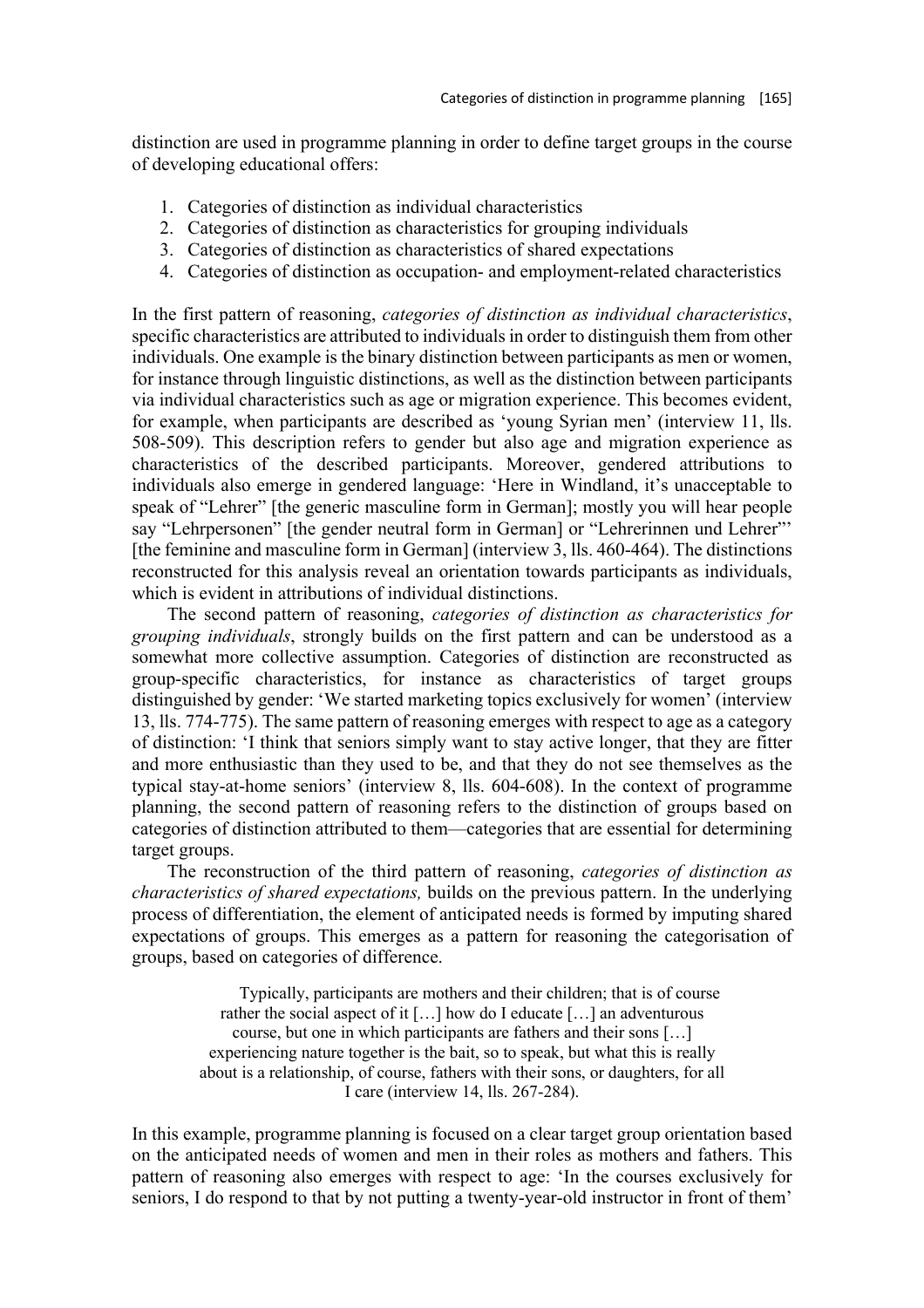(interview 8, lls. 689-692). The interviewee explains to choose instructors based on the target group, which is defined as seniors, by the category of age. When looking at migration experience as a category of distinction, the adjustment of course contents is justified by the assumption of shared needs: 'Our programme recently also included hiking excursions for new inhabitants and refugees' (interview 10, lls. 703-704). Here, the anticipated need is based on the joint exploration of the regional surroundings.

The fourth reconstructed pattern of reasoning entails *categories of distinction as occupation- and employment-related characteristics*. When it comes to the attribution of categories of distinction, the data reveals manifold references connected to developing and maintaining occupations and employment. Women as a distinct group, for example, are assumed to have a need for leadership courses specifically for women: 'You don't want them to get the impression [...] that leadership in Germany is frequently male [...] but to experience freedom in this protected space, women among women, equals among equals' (interview 12, lls. 277-280). The target groups, previously defined based on anticipated needs, are thus assumed to have a particularly strong need for integration into jobs and the labour market. Age-based distinctions are made in this pattern of reasoning by referring to people's work experience: 'I see the positive side, the older ones in particular, who of course are more experienced and can share their experiences with the younger ones; the younger ones [...] who come up with new ideas' (interview 11, lls. 482-485). Here, age as a category of distinction is connected in positive terms to different kinds of work experience. At the same time, this pattern of justification serves as the basis for anticipating occupation-specific needs with regard to migration experiences: '[…] explicitly for vocational school students with refugee backgrounds, actually more of a assessment of expectations with these vocational school students […] what kind of support do I need to graduate from this vocational school and to successfully complete my vocational training as well' (interview 5, lls. 362-369).

The extent to which these patterns of justification for attributing categories of distinction occur varies by category. The three categories of distinction gender, age and migration experience can be centrally reconstructed based on the interview data. They are used for determining target groups, for developing specific courses, and for choosing instructors to teach these courses.

The analysis of the patterns of justification shows that programme planners attribute anticipated educational needs to these target groups. The attribution of needs and the orientation towards them in programme planning processes includes the intention to help these groups improve their social participation. Social participation, in this case, refers to both educational participation and participation in the labour market through employment. Programme planners anticipate the need for social participation that is to be promoted and realised by participating in adult education courses. This means that processes of differentiation are based on patterns of justification that aim for increasing social participation. The goal is to support target groups and to enable education. In this process, participants are also expected to be responsible for their own active involvement by self-identifying and responding as part of a target group, by recognising their needs in that scope, and by attending courses that match the anticipated needs and their respective expectations as alleged members of those groups.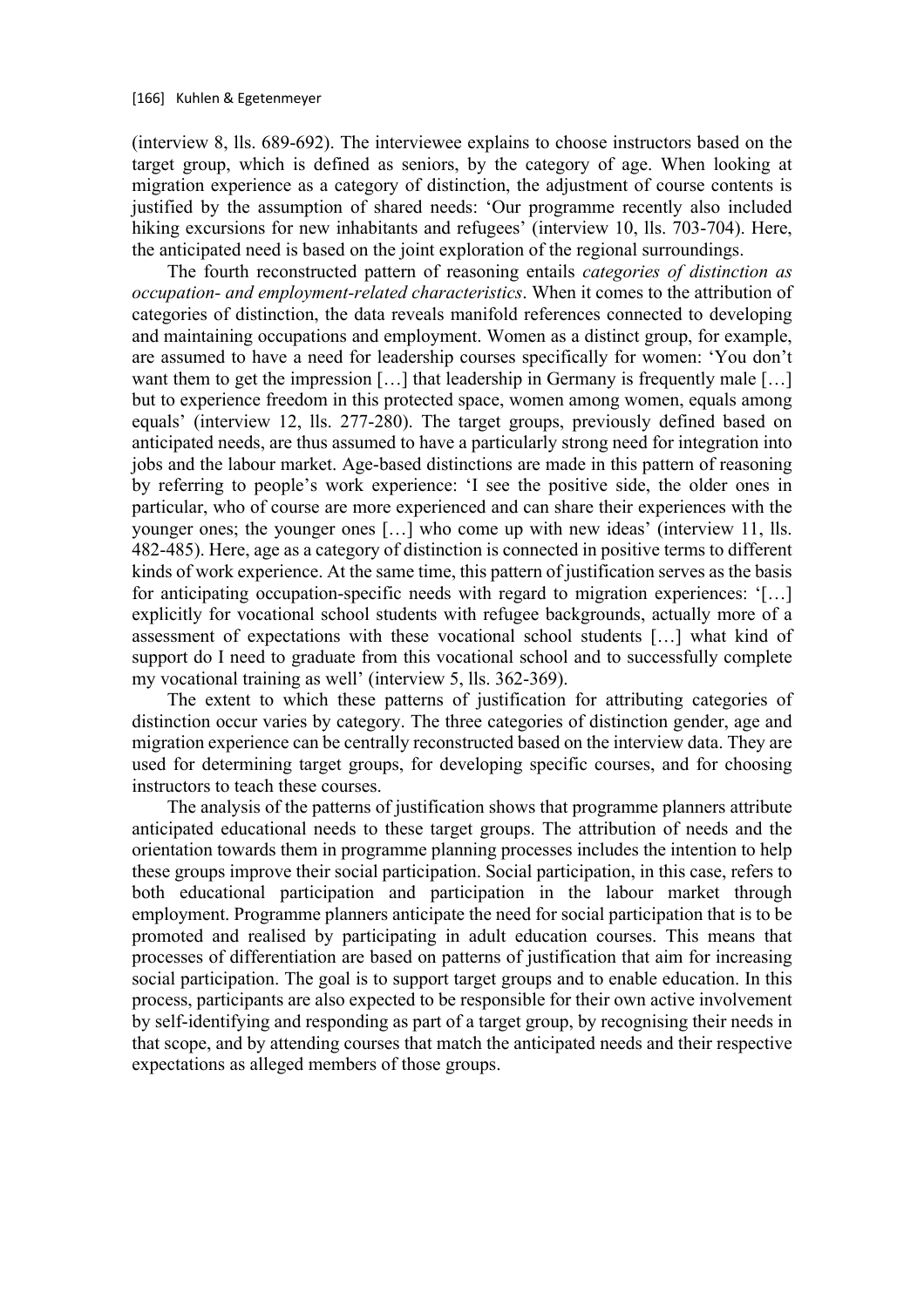## **Awareness of categories of distinction as an incentive for reflection**

The analysis of interview data shows that programme planners do reflect critically on the distinctions they use and the resulting categorisations. Thus, assumptions can be derived that there are opportunities for critical reflection on the risk that programme planners in adult and continuing education employ a deficit-based approach in their target group orientation. Given that the interviewees have been asked about their daily work as programme planners rather than the differentiation within their target group orientation, they show a strong ability for critical reflection, with some of them questioning their own constructions of difference during the interview. Despite this focus of the interviews, the aspect of social desirability cannot be ruled out as an influential factor for the data material. Nevertheless, the findings indicate an ability for reflection at the same time as raising the question about the importance that the interviewees assign to making those distinctions while reflecting on their own work as programme planners. The analysis of categories of distinction in programme planning raises various questions that call for further research: What is the role of organisational goals and requirements, such as making sure that courses are filled to capacity, when it comes to drawing on categories of distinction? Which societal factors prove themselves to be important in their interrelations with programme planning? How do the differentiations show in the programmes? And how does the intentional or unintentional use of categories of distinction relate to opportunities for professionalisation in adult education?

Raising these questions does not suggest that heterogeneity shall be 'dealt with' or 'managed'. Instead, the use of terms, as if they were some kind of tool, is one of the key aspects that need to be reconsidered critically when thinking of categories of distinction in programme planning. A critical potential is taking on a greater significance in the fact that attributions of the Other are recognised as fluid aspects of identity. Rather than *managing* these aspects with the help of competences, attributions should be reflected critically on a permanent basis. The main problematic with the idea of *managing or dealing with something* is that differences are understood as statistical characteristics, for instance as predefined sociodemographic characteristics or as *dealing with something foreign* such as *foreign cultures*. If this assumption in the *management of differences* is understood as an expanded form of *intercultural competence*, Othering processes clearly emerge as the basis of target group orientation.

By reflecting on categories of distinction, a critical examination between target group and participant orientation can be encouraged and a negotiation of the attribution of needs versus a recognition of expectations can be addressed. Raising an awareness for attributions of meaning and hierarchisations that arise with categories of differences by reflecting those processes can lead to a sensitisation for making distinctions. As a result, planning processes in programme planning and adult education might become more conscious and therefore more sensitive to inequalities that may arise from the construction of differences.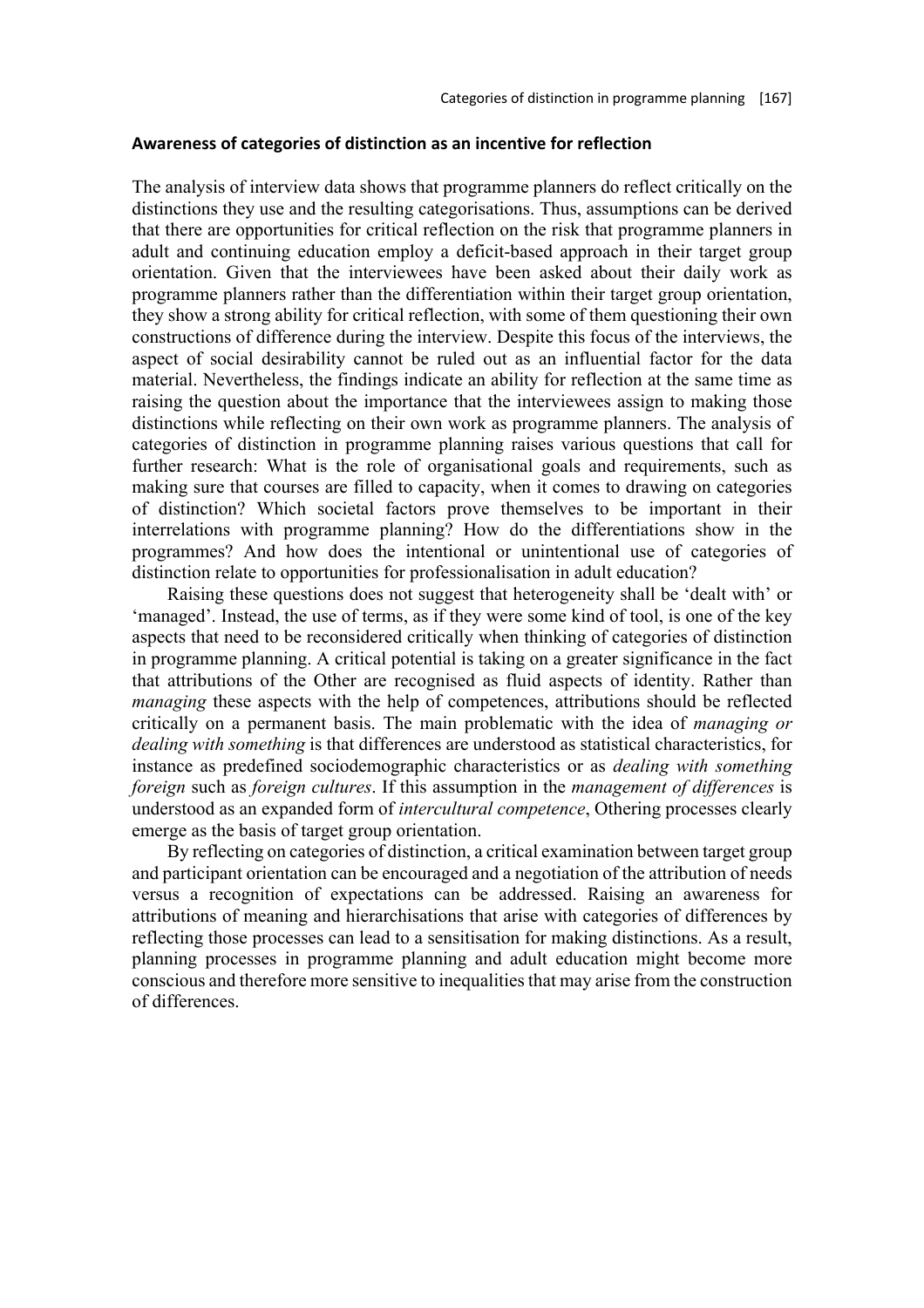## **Notes**

 $<sup>1</sup>$  In the German context, there can be identified different concepts and argument of target group orientation</sup> which were mainly developed in the 1970s (Schiersmann, 2010; Siebert 2012). Arguments were e.g. homogenisation of learning groups), social-political orientation or bottom-up approaches. The concept is accompanied with critical reflection of a deficit attribution towards identified groups. In this paper, the term target group is understood from a didactical perspective, which can be seen as very common in adult education practice. According to Siebert (2012, p.111) target orientation assumes a "collective life situation" (translated by the authors, in German: "kollektive Lebenssituation"). Von Hippel et. al. (2019) argue that based on this assumption common educational needs and expectations are defined.

#### **References**

- Allemann-Ghionda, C. (2013). *Bildung für alle, Diversität und Inklusion: Internationale Perspektiven*. Ferdinand Schöningh.
- Ashcroft, B., Griffiths, G., & Tiffin, H. (2013). *Postcolonial studies: The key concepts* (3rd ed.). Routledge.
- Baader, M. (2013). Diversity Education in den Erziehungswissenschaften. 'Diversity' as a buzzword. In K. Hauenschild, S. Robak, & I. Sievers (Eds.), *Diversity Education. Zugänge - Perspektiven - Beispiele* (pp. 38-59). Brandes und Apsel.
- Caffarella, R. S., & Daffron, S. R. (2013). *Planning Programs for Adult Learners: A Practical Guide*. Jossey-Bass.
- Cervero, R. M., & Wilson, A. L. (1994). *Planning Responsibly for Adult Education.* Jossey-Bass.
- Clarke, A. (2012). *Situationsanalyse. Grounded Theory nach dem Postmodern Turn*. Springer VS.
- Egetenmeyer, R., Breitschwerdt, L., & Lechner, R. (2019). From 'traditional professions' to 'new professionalism': A multi-level perspective for analysing professionalisation in adult and continuing education. *Journal for Adult and Continuing Education, 25*(1), 7-24.
- Fleige, M., Gieseke, W., Hippel, A. von, Käpplinger, B., & Robak, S. (2018). Einleitung. In M. Fleige, W. Gieseke, A. von Hippel, B. Käpplinger, & S. Robak (Eds.), *Programm- und Angebotsentwicklung in der Erwachsenen- und Weiterbildung* (pp. 10-17). wbv.
- Gieseke, W. (2003). Programmplanungshandeln als Angleichungshandeln. Eine realisierte Vernetzung in der Abstimmung von Angebot und Nachfrage. In W. Gieseke (Ed.), *Institutionelle Innensichten der Weiterbildung* (pp. 189-211). Bertelsmann.
- Gieseke, W. (2018a). Programm und Angebot. In M. Fleige, W. Gieseke, A. von Hippel, B. Käpplinger, & S. Robak (Eds.), *Programm- und Angebotsentwicklung in der Erwachsenen- und Weiterbildung* (pp. 18-27). wbv.
- Gieseke, W. (2018b). Bedarf und Bedürfnisse. In M. Fleige, W. Gieseke, A. von Hippel, B. Käpplinger, & S. Robak (Eds.), *Programm- und Angebotsentwicklung in der Erwachsenen- und Weiterbildung* (pp. 28-37). wbv.
- Gieseke, W., & Hippel, A. Von (2018). Programmplanung als Konzept und Forschungsgegenstand. In M. Fleige, W. Gieseke, A. von Hippel, B. Käpplinger, & S. Robak (Eds.), *Programm- und Angebotsentwicklung in der Erwachsenen- und Weiterbildung* (pp. 38-51). wbv.
- Hall, S. (2002). Introduction. Who needs identity? In S. Hall, & P. Du Gay (Eds.), *Questions of Cultural Identity* (pp. 1-18). Sage Publications.
- Hippel, A. von (2011). Programmplanungshandeln im Spannungsfeld heterogener Erwartungen: Ein Ansatz zur Differenzierung von Widerspruchskonstellationen und professionellen Antinomien. *REPORT - Zeitschrift für Weiterbildungsforschung*, 34(1), 45-60. http://www.die-bonn.de/id/9187
- Hippel, A. von, Kulmus, C, & Stimm, M. (2019). *Didaktik der Erwachsenen- und Weiterbildung.* Verlag Ferdinand Schöningh.
- Hippel, A. von, Tippelt, R., & Gebrande, J. (2018). Adressaten-, Teilnehmer- und Zielgruppenforschung in der Erwachsenenbildung/Weiterbildung. In R. Tippelt, & A. von Hippel (Eds.), *Handbuch Erwachsenenbildung/Weiterbildung* (6th ed., pp. 1131-1148). Springer VS.
- Kuhlen, C. (2021). *Differenzierungspraktiken in der Erwachsenenbildung. Eine Situationsanalyse zu Diversity im Programmplanungshandeln.* Peter Lang.
- Lacan, J. (1968). *The language of the self: The function of language in psychoanalysis*. Johns Hopkins University Press.
- Lutz, H., & Wenning, N. (2001). *Differenzen über Differenz – Einführung in die Debatten*. Leske und Budrich.